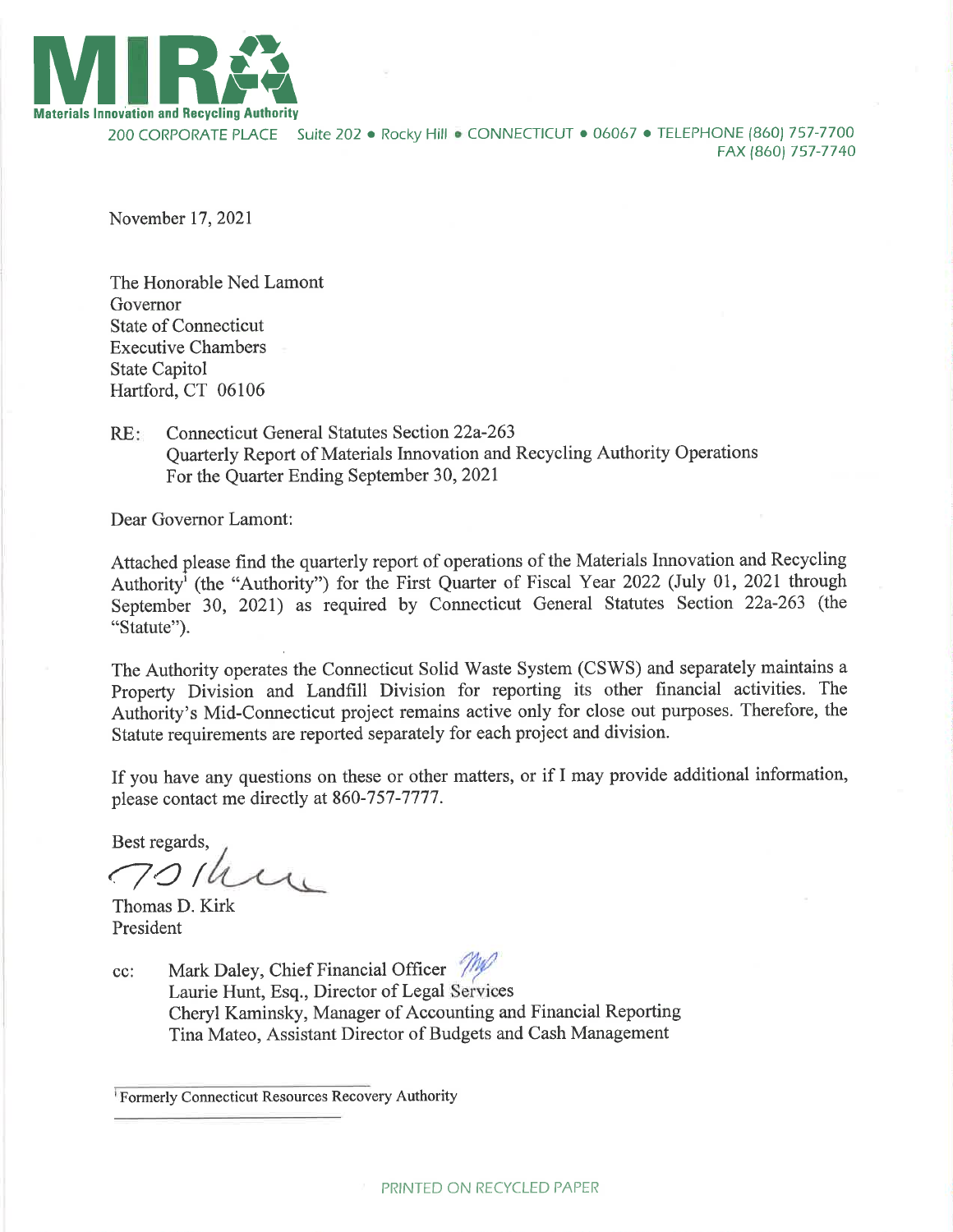

# **MATERIALS INNOVATION AND**

## **RECYCLING AUTHORITY**

 $\pm$   $\alpha$ 

**A Component Unit of the State of Connecticut** 

# **CT GENERAL STATUES SECTION 22a-263**

## **QUARTERLY REPORT**

### **FOR**

**QUARTER ENDING SEPTEMBER 30, 2021**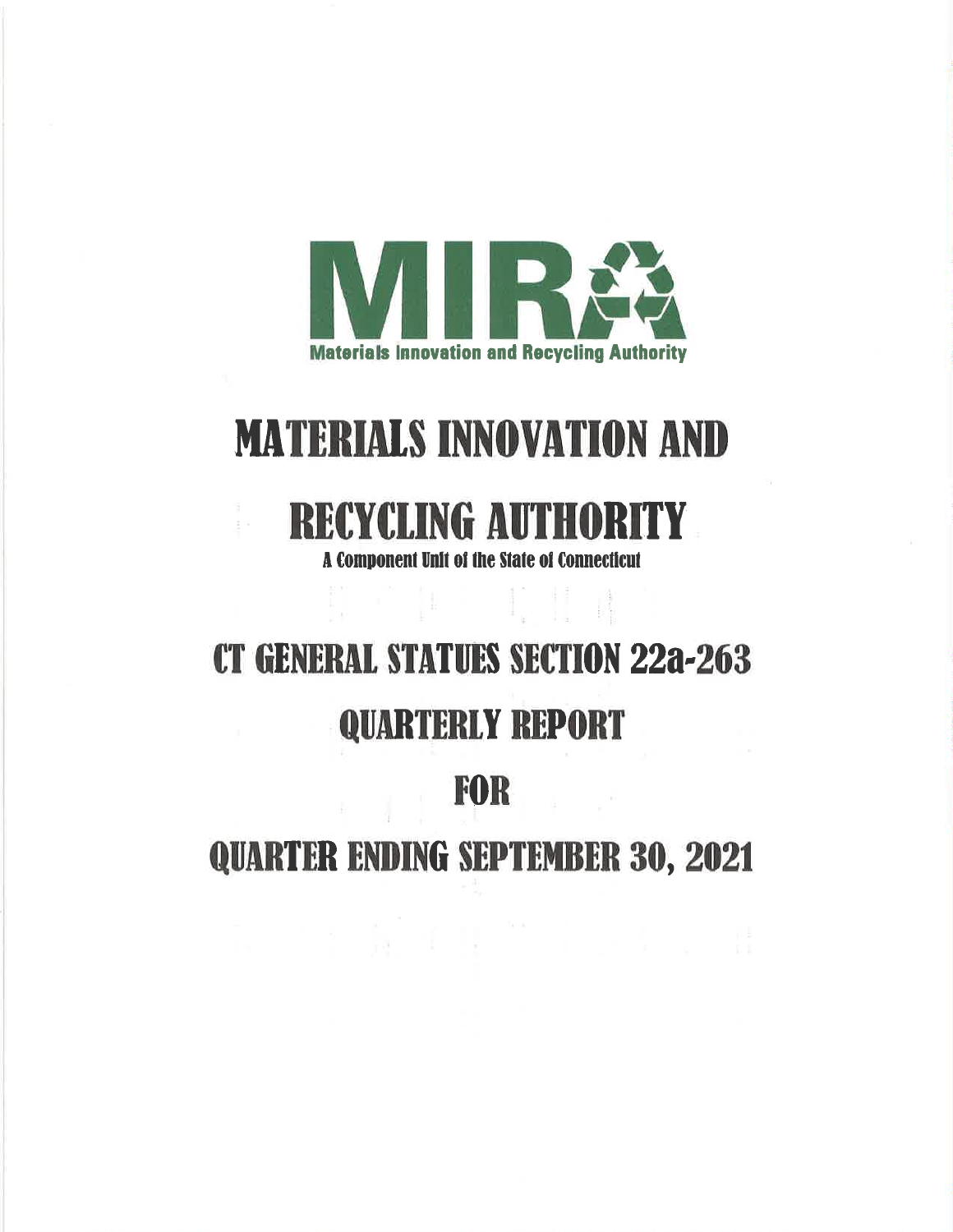A listing of the number and type of waste management service contracts entered into with local government units and persons, and the charges therefore; a listing of the contracts entered into for the services of private industry in the operation of systems and facilities:

|                                            |                  |                                                                                   | <b>Revenues</b>                              |                   |
|--------------------------------------------|------------------|-----------------------------------------------------------------------------------|----------------------------------------------|-------------------|
| Name                                       | <b>RFS (Y/N)</b> | <b>Type of Contract</b>                                                           | (Expenses)                                   | <b>Project</b>    |
| A.J. Waste Systems LLC                     | N                | One Year Solid Waste and Recyclables Small Hauler Delivery Agreement              | \$184,252                                    | <b>CSWS</b>       |
| All American Waste LLC                     | N                | One Year Solld Waste and Recyclabies Small Hauler Delivery Agreement              | \$3.671                                      | <b>CSWS</b>       |
| All Town Hauling LLC                       | N.               | One Year Solid Waste and Recyclables Small Hauler Delivery Agreement              | \$5,414                                      | <b>CSWS</b>       |
| All Waste                                  | N                | One Year Solid Waste and Recyclables Small Hauler Delivery Agreement              | \$2,897,322                                  | <b>CSWS</b>       |
| Allied Sanitation Inc.                     | N                | One Year Solld Waste and Recyclables Small Hauler Delivery Agreement              | \$634                                        | <b>CSWS</b>       |
| American Carting Co Inc.                   | Ν                | One Year Solid Waste and Recyclables Small Hauler Delivery Agreement              | \$6,065                                      | <b>CSWS</b>       |
| Canton Village Construction Co Inc.        | N                | One Year Solid Waste and Recyclables Small Hauler Delivery Agreement              | \$247                                        | <b>CSWS</b>       |
| Covanta Metals Marketing LLC               | $\mathsf{N}$     | Transportation and Processing of Pre-Combustion Ferrous-Municipal Solid Waste Mix | per agreement                                | <b>CSWS</b>       |
| CTDumpsterNow.com LLC                      | N                | One Year Solid Waste and Recvolables Small Hauler Delivery Agreement              | \$724                                        | <b>CSWS</b>       |
| <b>CWPM</b>                                | N                | One Year Solld Waste and Recyclables Small Hauler Delivery Agreement              | \$1,435,249                                  | <b>CSWS</b>       |
| E. Rogers Associates                       | N                | Human Resources Consulting and Staffing Services                                  | per agreement                                | Authority         |
| Elemental Air, LLC                         | N                | Air Ernissions Testing @ CSWS PBF                                                 | (\$136,650) over 3<br>years                  | <b>CSWS</b>       |
| Goduti Waste and Recycling LLC             | N                | One Year Solid Waste and Recyclables Small Hauler Delivery Agreement              | \$7,585                                      | <b>CSWS</b>       |
| Hallmark Totaltech Inc.                    | N                | Human Resources Consulting and Staffing Services                                  | per agreement                                | <b>CSWS</b>       |
| Hanna Paper Recycling Inc                  | N                | One Year Solid Waste and Recyclables Small Hauler Delivery Agreement              | \$16,432                                     | <b>CSWS</b>       |
| HQ Dumpsters & Recycling LLC               | N                | One Year Solid Waste and Recyclables Small Hauler Delivery Agreement              | \$46,514                                     | <b>CSWS</b>       |
| Janskys Rubbish Removal Co                 | N                | One Year Solid Waste and Recyclables Small Hauler Delivery Agreement              | \$0                                          | <b>CSWS</b>       |
| John's Refuse and Recycling LLC            | N                | One Year Solld Waste and Recyclables Small Hauler Delivery Agreement              | \$261,122                                    | <b>CSWS</b>       |
|                                            |                  |                                                                                   | \$3,779.16 per month                         |                   |
| Lamar Central Outdoor LLC                  | N                | <b>Billboard Bridge Agreement</b>                                                 | until new removal<br>deadline                | Property Division |
| Murphy Road Recycling                      | N                | Delivery of Interuptible Contract Waste                                           | \$0                                          | <b>CSWS</b>       |
| <b>NAES Corporation</b>                    | N                | Operation and Maintenance - Severance Agreement RRF                               | per agreement                                | <b>CSWS</b>       |
| Oak Ridge Waste & Recycling of CT LLC      | И                | One Year Solid Waste and Recyclables Small Hauler Delivery Agreement              | \$103.522                                    | <b>CSWS</b>       |
| Olsen's Sanitation Co LLC                  | N                | One Year Solid Waste and Recyclables Small Hauler Delivery Agreement              | \$541                                        | <b>CSWS</b>       |
|                                            |                  |                                                                                   |                                              |                   |
| Outfront Media LLC                         | N                | Outdoor Advertising License Agreement                                             | greater of \$45,000 or<br>25% of net revenue | Property Division |
| Paine's Inc                                | N                | One Year Solid Waste and Recyclables Small Hauler Delivery Agreement              | \$696,096                                    | <b>CSWS</b>       |
| Pete's Waste Removal                       | N                | One Year Solld Waste and Recyclables Small Hauler Delivery Agreement              | \$26.125                                     | <b>CSWS</b>       |
| Project Management Associates LLC          | Υ                | Permit Modification Application - RRF                                             | (\$12, 235)                                  | <b>CSWS</b>       |
| Richard Riggo and Sons Inc.                | N                | One Year Solid Waste and Recyclables Small Hauler Delivery Agreement              | \$74                                         | <b>CSWS</b>       |
| <b>SNI Companies</b>                       | N.               | Human Resources Consulting and Staffing Services                                  | per agreement                                | Authority         |
| Stone Construction Co Inc.                 | N.               | One Year Solid Waste and Recyclables Small Hauler Delivery Agreement              | \$0                                          | <b>CSWS</b>       |
| Trash Away Inc.                            | N.               | One Year Solid Waste and Recyclables Small Hauler Delivery Agreement              | \$0                                          | <b>CSWS</b>       |
| United States Department of Agriculture    |                  |                                                                                   |                                              |                   |
| Animal and Plant Health Inspection Service |                  |                                                                                   |                                              |                   |
| (APHIS) Wildlife Services (WS)             | N.               | Cooperative Services Agreement                                                    | (\$31,000)                                   | <b>CSWS</b>       |
| USA Hauling & Recycling Inc.               | N                | One Year Solid Waste and Recyclables Small Hauler Delivery Agreement              | \$994,377                                    | CSWS              |
| USA Waste & Recycling Inc.                 | N                | One Year Solld Waste and Recyclables Small Hauler Delivery Agreement              | \$354,396                                    | <b>CSWS</b>       |
| Welsh Sanitation Service                   | N                | One Year Solid Waste and Recyclables Small Hauler Delivery Agreement              | \$6,760                                      | CSWS              |
| Willimantic Waste Paper Co Inc.            | N                | One Year Solid Waste and Recyclables Small Hauler Delivery Agreement              | \$0                                          | <b>CSWS</b>       |
| <b>Windsor Sanitation</b>                  | N                | One Year Solid Waste and Recyclables Small Hauler Delivery Agreement              | \$659,618                                    | <b>CSWS</b>       |
| <b>WTE Recycling Inc.</b>                  | N                | Transportation and Recycling of CSWS Metals                                       | per agreement                                | CSWS              |

Note:

Authority = MIRA general administrative expenses

 $PD = Property Division$ 

CSWS = Connecticut Solid Waste System

Expenses are contracted amounts

Revenues are actual revenues earned

Above list includes multiple requests for services generated from a single contract with a vendor

Contracts are listed based on effective date of the contract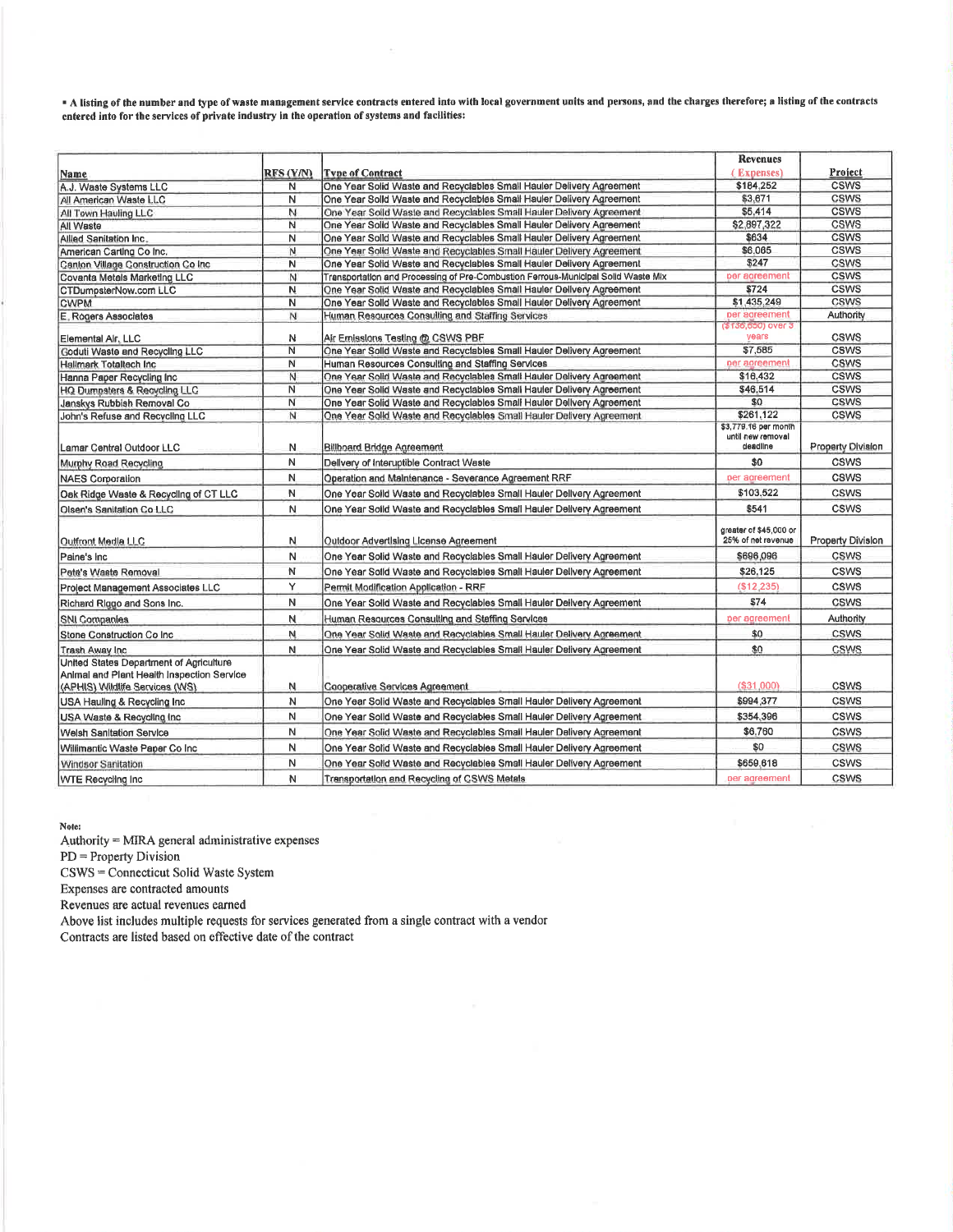There are no outstanding bonds as of September 30, 2021.

 $\mathbb{R}^n$  .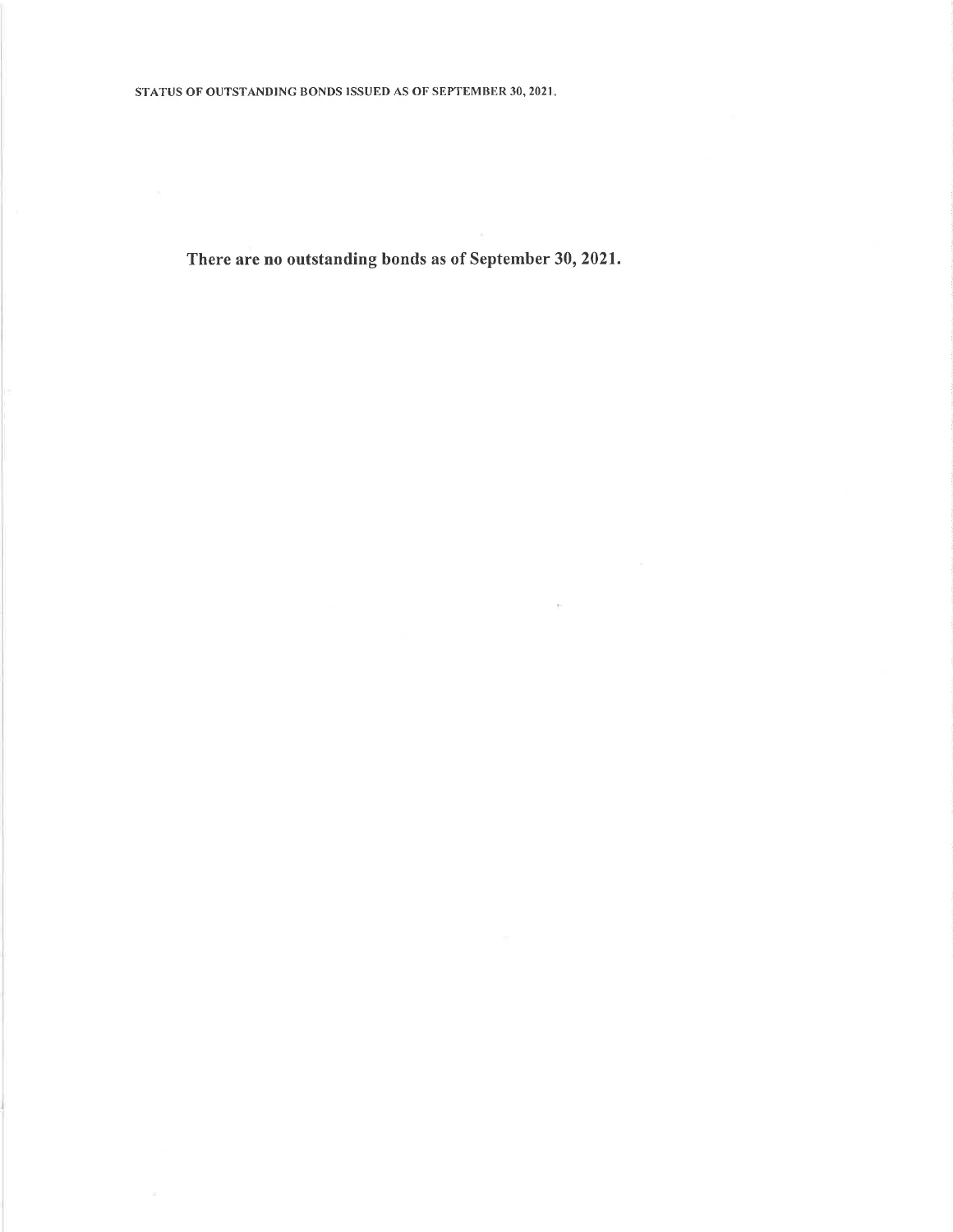A schedule of the amounts of waste received and processed in such facilities:

|                 | <b>Tons Received for</b> | <b>Tons Processed for</b> |  |
|-----------------|--------------------------|---------------------------|--|
|                 | the Quarter Ending       | the Quarter Ending        |  |
| <b>Facility</b> | 9/30/21                  | 9/30/21                   |  |
| CSWS            | 122,424                  | 118,971                   |  |

 $\mu$  ,

#### A budget showing the administrative expenses of the Authority:

|                           | <b>Adopted FY2022</b> |  |  |
|---------------------------|-----------------------|--|--|
| <b>Project / Division</b> | Budget (\$000)        |  |  |
| <b>CSWS</b>               | 2,482,915             |  |  |
| Property Division         | 721,684               |  |  |
| Landfill Division         | 79,158                |  |  |
| Total                     | 3,283,757             |  |  |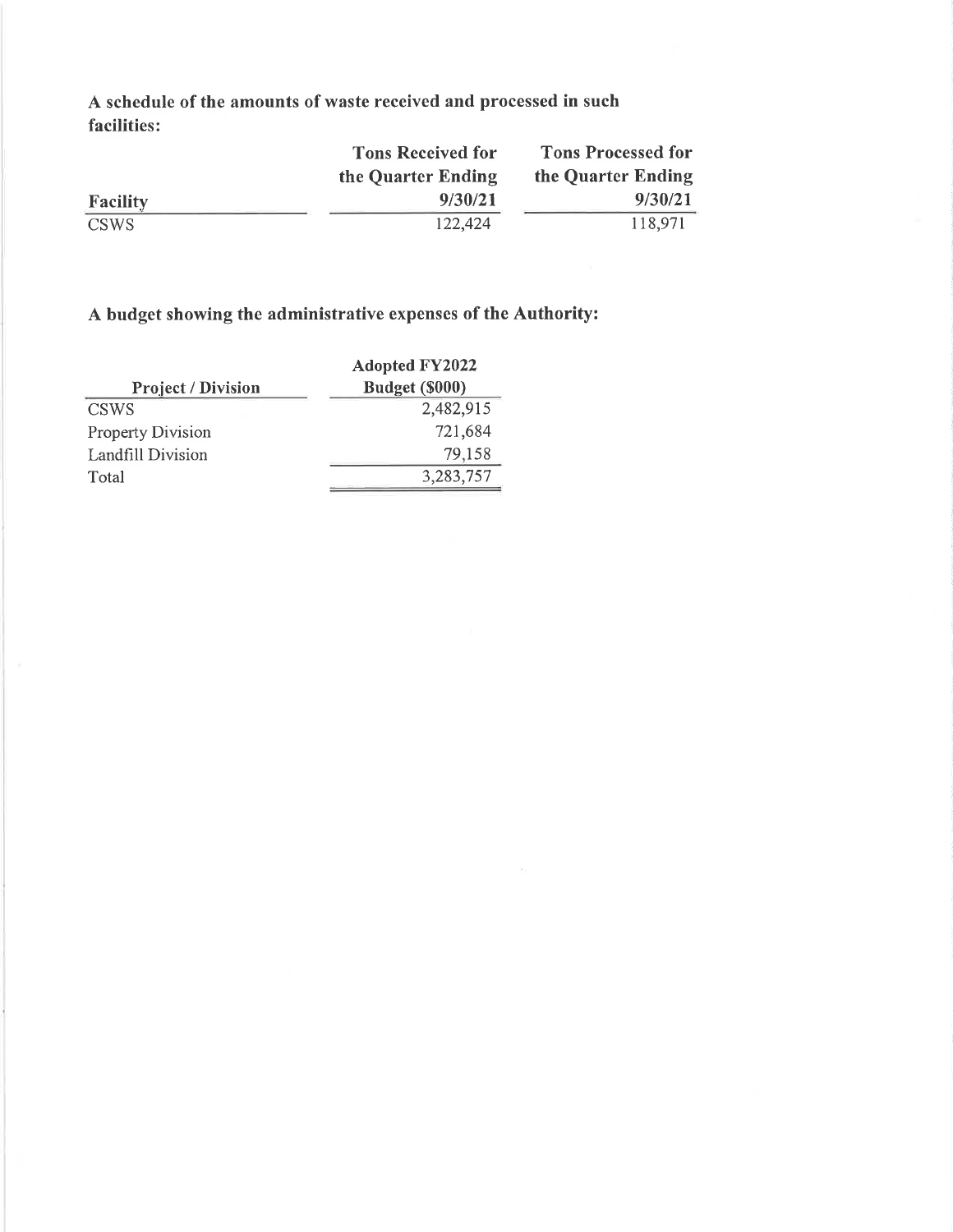#### A report of revenues of the Authority from all sources and of the redistribution of any surplus revenues:

|                         | Revenues received for the<br><b>Ouarter Ending 9/30/21</b><br>$(5000)^{(1)}$ | <b>Redistribution for the</b><br><b>Quarter Ending 9/30/21</b><br>$($ \$000 $)$ |                          | Accrual <sup>(2)</sup> for Redistribution<br>for the Quarter Ending<br>$9/30/21$ (\$000) |        |
|-------------------------|------------------------------------------------------------------------------|---------------------------------------------------------------------------------|--------------------------|------------------------------------------------------------------------------------------|--------|
| $CSWS^{(3)}$            | 16,349                                                                       |                                                                                 |                          |                                                                                          |        |
| Landfill Division       | 26                                                                           |                                                                                 | $\rightarrow$            |                                                                                          | 99     |
| Mid-Connecticut Project | $\sim$                                                                       |                                                                                 | $\sim$                   |                                                                                          | in the |
| Property Division       | 2.801                                                                        |                                                                                 | $\overline{\phantom{a}}$ |                                                                                          |        |

<sup>(1)</sup> Revenues include Operating and Investment income.

i,

 $^{(2)}$  There are no accruals for the redistribution for quarter ending 9/30/21.

#### Note: Member tipping fees are established based on the municipality's tiered contractual arrangement.

The tiered rates for July 1, 2021 through September 30, 2021 are as follows:

| Tier 1 short-term    |   | 107.00                   |
|----------------------|---|--------------------------|
| Tier 1 long-term     | я | 105.00                   |
| Tier 2               |   | 109.00                   |
| Tier 3               |   | $\overline{\phantom{0}}$ |
| <b>CONTRACT</b><br>. | . |                          |

The non-member tipping fees vary by individual contract.